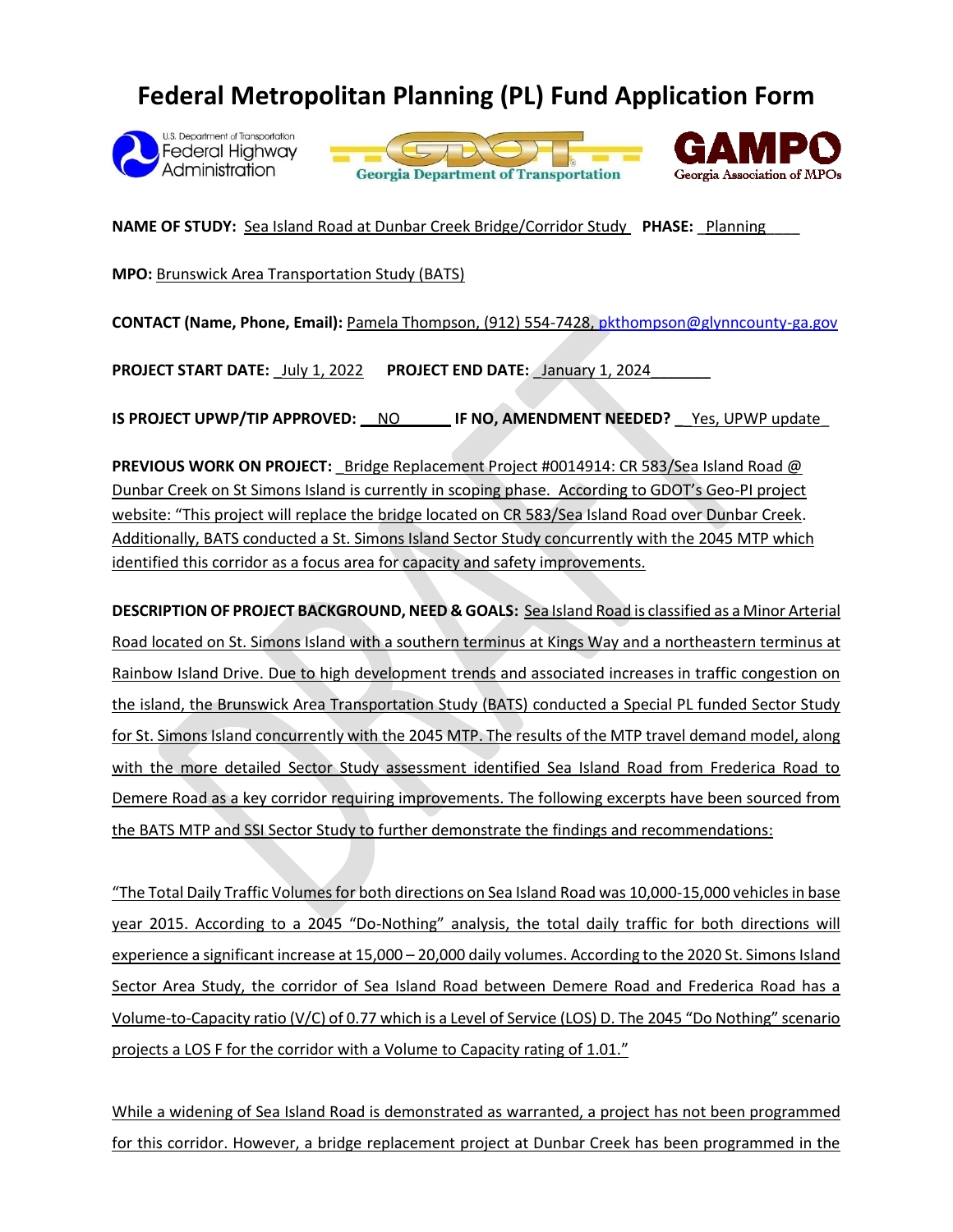BATS TIP as a "replacement only" project with two travel lanes. During the bridge replacement scoping and coordination activities, it was determined that a strategic meeting was needed to discuss the corridor. A coordination meeting was held with local and state elected officials, GDOT partners, industry experts, and local MPO leadership, where consensus was reached that a corridor analysis is needed to provide alternatives for roadway widening and how these alternatives will interface with the programmed bridge replacement and intersection improvements. The results of this meeting were presented to the MPO Committees with unanimous support to pursue funding for a comprehensive corridor analysis.

This study would examine the feasibility of a widening project within this corridor, from the intersections of Frederica Road and Demere Road to support project scoping efforts and to provide recommendations regarding a coordinated bridge replacement project at Dunbar Creek in response to the recommendations of the BATS 2045 MTP and St. Simons Sector Study. The project scope will include the development of alternatives for the widening project of Sea Island Road and how these scenarios will support and integrate with the bridge replacement project #0014914: CR 583/Sea Island Road @ Dunbar Creek. Deliverables will include schematics and cost estimates for the roadway and bridge alignment, along with intersection improvements required at Frederica Road and Demere Road. These intersection improvements will be closely coordinated with Glynn County intersection and corridor improvement studies currently underway. The 2045 BATS Travel Demand Model and SSI Sector Study data and GDOT traffic counts data will be utilized for this analysis. The corridor alternatives will also include a bicycle and pedestrian infrastructure assessment and incorporate needed facilities into the draft and recommended schematics. GDOT Office of Planning and GDOT District 5 will be engaged as strategic stakeholders in the planning process to ensure recommendations of the study are able to progress efficiency for funding and implementation. The project will include public and Stakeholder involvement, along with presentations to the BATS MPO and local jurisdictions at key project milestones.

**COST DESCRIPTION (contract, staff, purchase data costs, etc.):** \_ \_A Request for Proposals will be developed and competitively bid to select a firm to complete the study. Glynn County staff will manage the project through MPO funds. Glynn County will contribute the matching portion of the required funding for the study.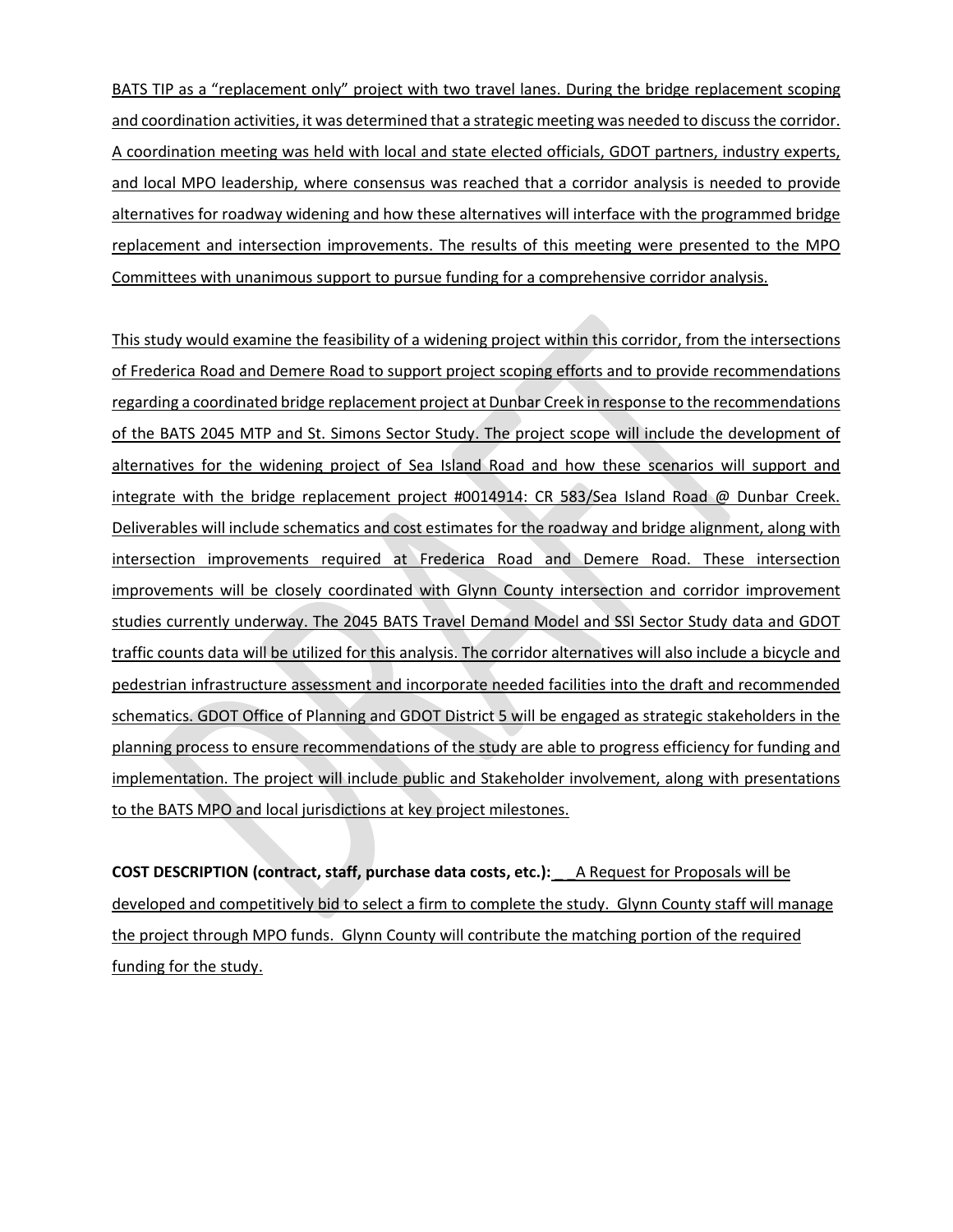| <b>PL FUNDS:</b>       | \$96,000  | (80 %)    |
|------------------------|-----------|-----------|
| LOCAL MATCH (CASH):    | \$24,000  | $(20 \%)$ |
| LOCAL MATCH (IN-KIND): |           | $($ %)    |
| <b>TOTAL COST:</b>     | \$120,000 |           |

**Attach map, RFP/scope of work, resolution, and other supporting documentation.**

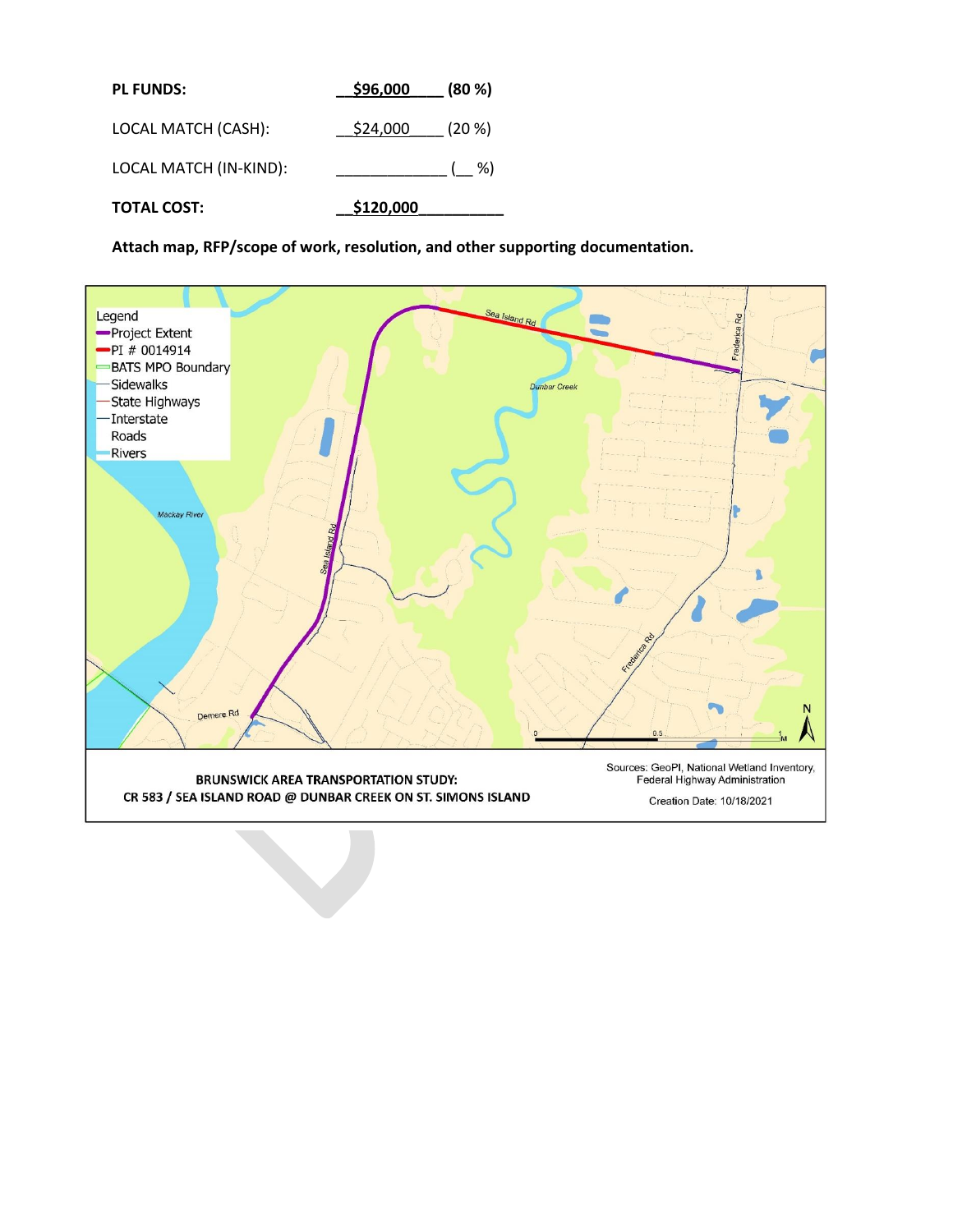| Sea Island at Dunbar Creek Bridge/Corridor Study - Schedule                  |      |  |                                                                   |  |  |      |  |  |  |           |  |             |
|------------------------------------------------------------------------------|------|--|-------------------------------------------------------------------|--|--|------|--|--|--|-----------|--|-------------|
|                                                                              | 2022 |  |                                                                   |  |  | 2023 |  |  |  |           |  |             |
| <b>Work Elements</b>                                                         |      |  | August September October November December January February March |  |  |      |  |  |  | April May |  | <b>June</b> |
| 1. Project Kick off                                                          |      |  |                                                                   |  |  |      |  |  |  |           |  |             |
| 2. Existing Conditions Analysis                                              |      |  |                                                                   |  |  |      |  |  |  |           |  |             |
| 3. Development of Schematic Plans for Recommendation/Improvements            |      |  |                                                                   |  |  |      |  |  |  |           |  |             |
| 4. Finalize Technical Report Summarizing process Results and Recommendations |      |  |                                                                   |  |  |      |  |  |  |           |  |             |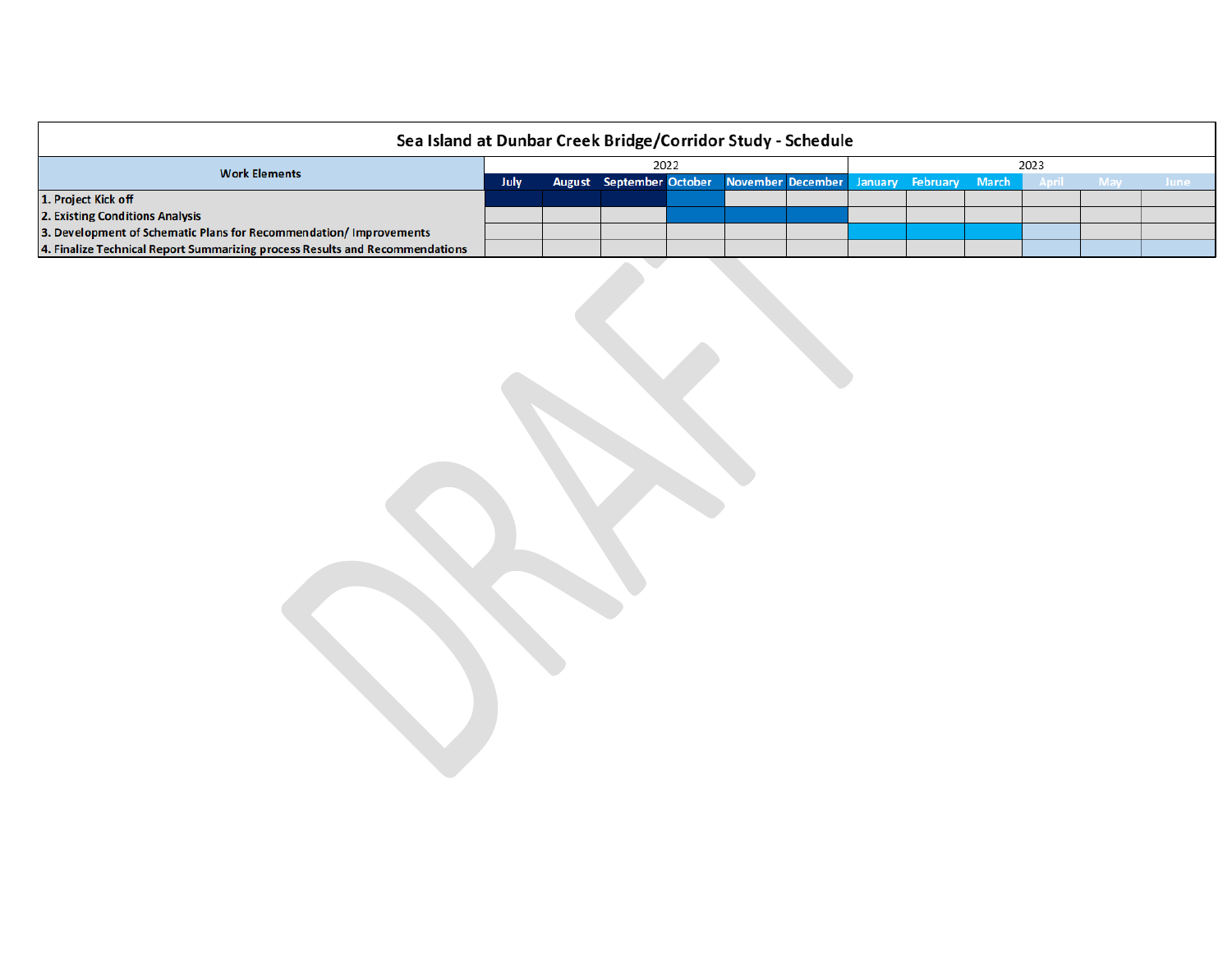**Table 1** shows the St. Simons Island Corridors and V/C with the 2015 Existing Network, and Sea Island Road between Demere Road and Frederica Road highlighted. This information is also presented in the map shown in **Figure 1. Table 2** highlighting that there has been an increase in traffic volumes between 2016 and 2018 on this corridor, with an Annual Average Daily Traffic (AADT) that has increased approximately 16% over this 3-year period. The third table, **Table 3**, shows St. Simons Island Corridors and V/C with the 2045 Do-Nothing scenario projected network, and Sea Island Road between Demere Road and Frederica Road highlighted. **Figure 2** presents this information in a map with other St. Simons Island corridors under the 2045 Do-Nothing projection.

| Corridor                                                     | V/C  | <b>LOS</b>     |
|--------------------------------------------------------------|------|----------------|
| Old Demere Road north of Demere Road                         | 0.23 | A              |
| Demere Road between Sea Island Road and Frederica Road       | 0.62 | $\mathsf{C}$   |
| Demere Road between Frederica Road and E Beach Causeway      | 0.82 | D              |
| Demere Road between E Beach Causeway and Ocean Boulevard     | 0.30 | B.             |
| Frederica Road between Kings Way and Demere Road             | 0.52 | C              |
| Frederica Road between Demere Road and Devon wood Drive      | 0.72 | D              |
| Frederica Road between Devon wood Drive and Sea Island Road  | 0.61 | C              |
| Frederica Road between Sea Island Road and Lawrence Road     | 0.66 | $\overline{C}$ |
| Sea Island Road between Kings Way and Demere Road            | 0.84 | D              |
| Sea Island Road between Demere Road and Frederica Road       | 0.77 | D              |
| Sea Island Road/Ocean Road east of Frederica Road            | 0.82 | D              |
| Kings Way between Sea Island Road and Frederica Road         | 0.69 | $\mathsf{C}$   |
| Kings Way between Frederica Road and Mallery Street          | 0.67 | $\overline{C}$ |
| Ocean Boulevard between Mallery Street and Demere Road       | 0.55 | $\mathsf{C}$   |
| Ocean Boulevard between Demere Road and E Beach Causeway     | 0.21 | A              |
| Ocean Road north of E Beach Causeway                         | 0.33 | B.             |
| E Beach Causeway between Demere Road and Ocean Boulevard     | 0.67 | C              |
| <b>Mallery Street</b>                                        | 0.09 | $\mathsf{A}$   |
| <b>Arnold Road</b>                                           | 0.33 | B              |
| <b>Broadway Street</b>                                       | 0.11 | $\mathsf{A}$   |
| Postell Drive between Frederica Road and Broadway Street     | 0.15 | A              |
| Lawrence Road between Frederica Road and Hampton Point Drive | 0.14 | $\mathsf{A}$   |
| Hampton Point Drive north of Lawrence Road                   | 0.07 | A              |

## *Table 1 St. Simons Island Corridors and V/C (2015 Existing Network)*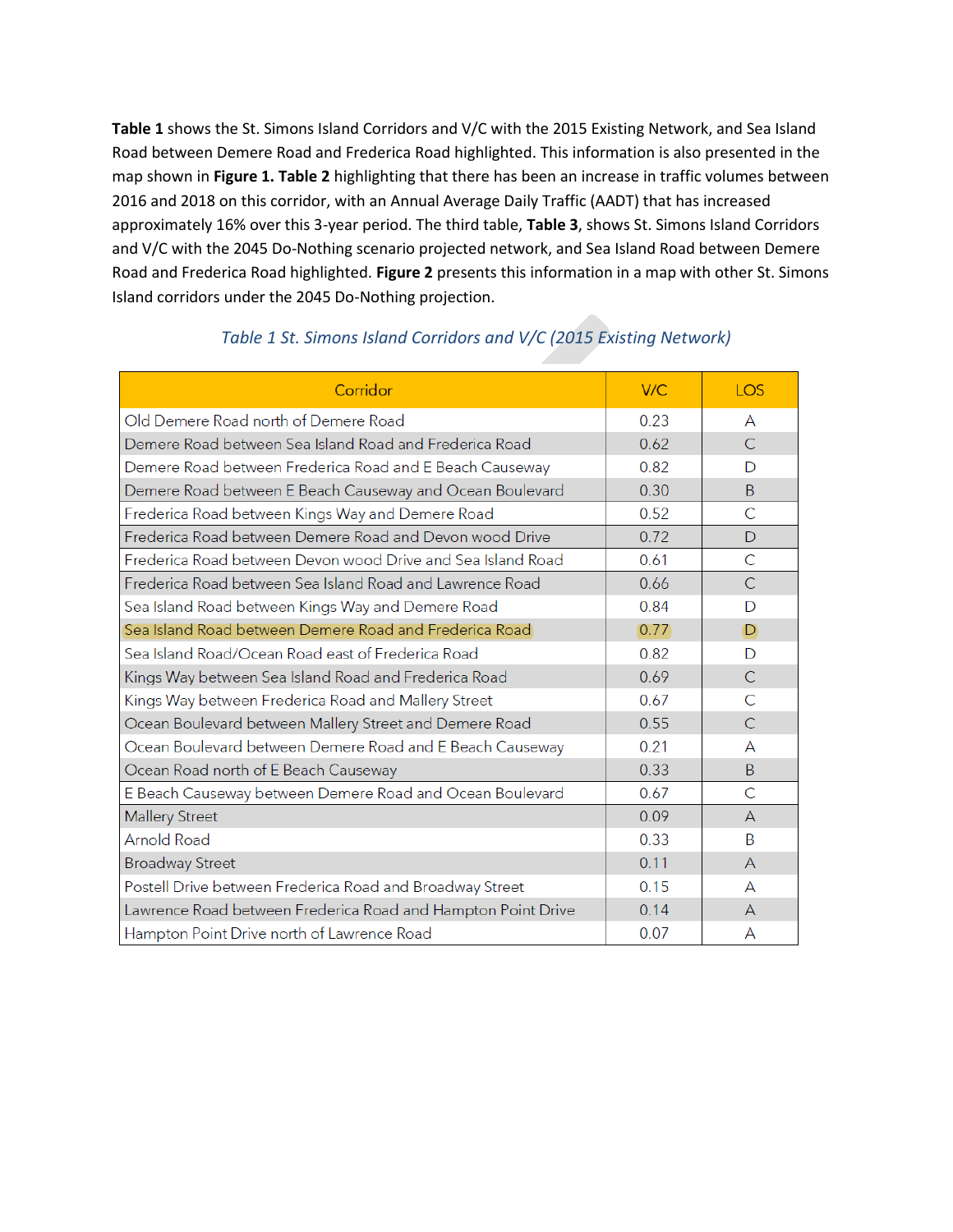

*Figure 1 St. Simons Island 2018 Level of Service*

*Table 2 Traffic Counts on Sea Island Road between Demere Road and Frederica Road*

| <b>Station</b><br><b>Number</b> | Type        | 2016   | 2017   | 2018   | 3-Year<br>Average |
|---------------------------------|-------------|--------|--------|--------|-------------------|
| 127-0347                        | <b>AADT</b> | 13,500 | 13,600 | 15,600 | 14,233            |
|                                 | Truck %     | 5.3    | N/A    | 6.0    | N/A               |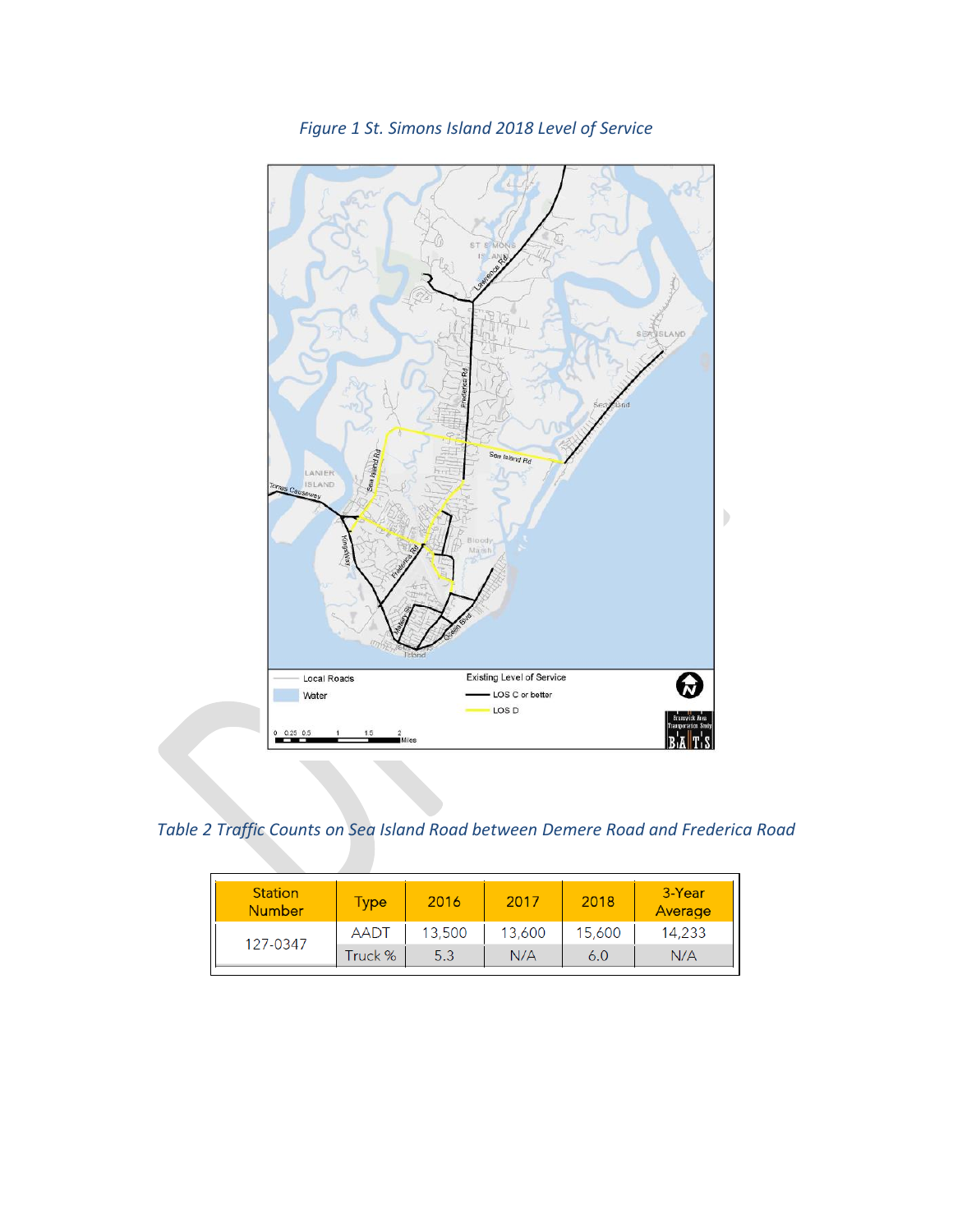## *Table 3 St. Simons Island Corridors and V/C (2045 Do-Nothing Network)*

| Corridor                                                     | V/C  | LOS            |
|--------------------------------------------------------------|------|----------------|
| Old Demere Road north of Demere Road                         | 0.34 | B              |
| Demere Road between Sea Island Road and Frederica Road       | 0.87 | F              |
| Demere Road between Frederica Road and E Beach Causeway      | 0.91 | E              |
| Demere Road between E Beach Causeway and Ocean Boulevard     | 0.41 | B              |
| Frederica Road between Kings Way and Demere Road             | 0.26 | B              |
| Frederica Road between Demere Road and Devonwood Drive       | 0.82 | D              |
| Frederica Road between Devonwood Drive and Sea Island Road   | 0.71 | D              |
| Frederica Road between Sea Island Road and Lawrence Road     | 0.84 | $\mathsf{D}$   |
| Sea Island Road between Kings Way and Demere Road            | 1.08 | F              |
| Sea Island Road between Demere Road and Frederica Road       | 1.01 | F              |
| Sea Island Road/Ocean Road east of Frederica Road            | 0.98 | Ē              |
| Kings Way between Sea Island Road and Frederica Road         | 0.88 | E              |
| Kings Way between Frederica Road and Mallery Street          | 0.78 | D              |
| Ocean Boulevard between Mallery Street and Demere Road       | 0.63 | $\overline{C}$ |
| Ocean Boulevard between Demere Road and E Beach Causeway     | 0.24 | А              |
| Ocean Road north of E Beach Causeway                         | 0.39 | <sub>B</sub>   |
| E Beach Causeway between Demere Road and Ocean Boulevard     | 0.72 | D              |
| <b>Mallery Street</b>                                        | 0.12 | $\mathsf{A}$   |
| <b>Arnold Road</b>                                           | 0.38 | B              |
| <b>Broadway Street</b>                                       | 0.36 | <sub>B</sub>   |
| Postell Drive between Frederica Road and Broadway Street     | 0.65 | C              |
| Lawrence Road between Frederica Road and Hampton Point Drive | 0.19 | $\mathsf{A}$   |
| Hampton Point Drive north of Lawrence Road                   | 0.16 | А              |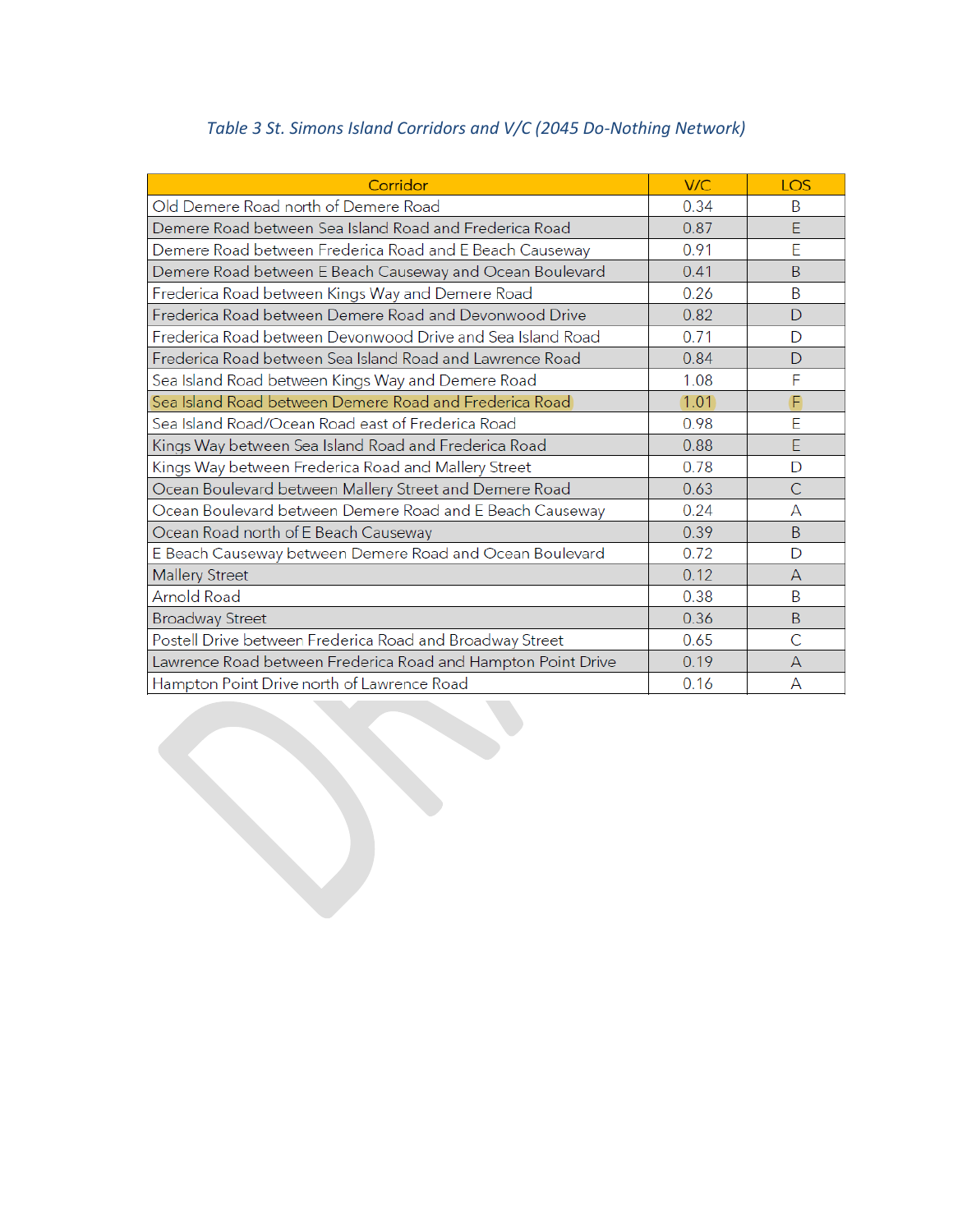

*Figure 2 St. Simons Island Future (2045) Level of Service*

Currently, the corridor experiences a higher number of crashes relative to other comparable corridors on St. Simon's Island and has high crash densities at both Sea Island Road at Frederica Road and at Sea Island Road at Demere Road. **Figure 3** shows this crash density using crash data dates from November 2014 – November 2019.